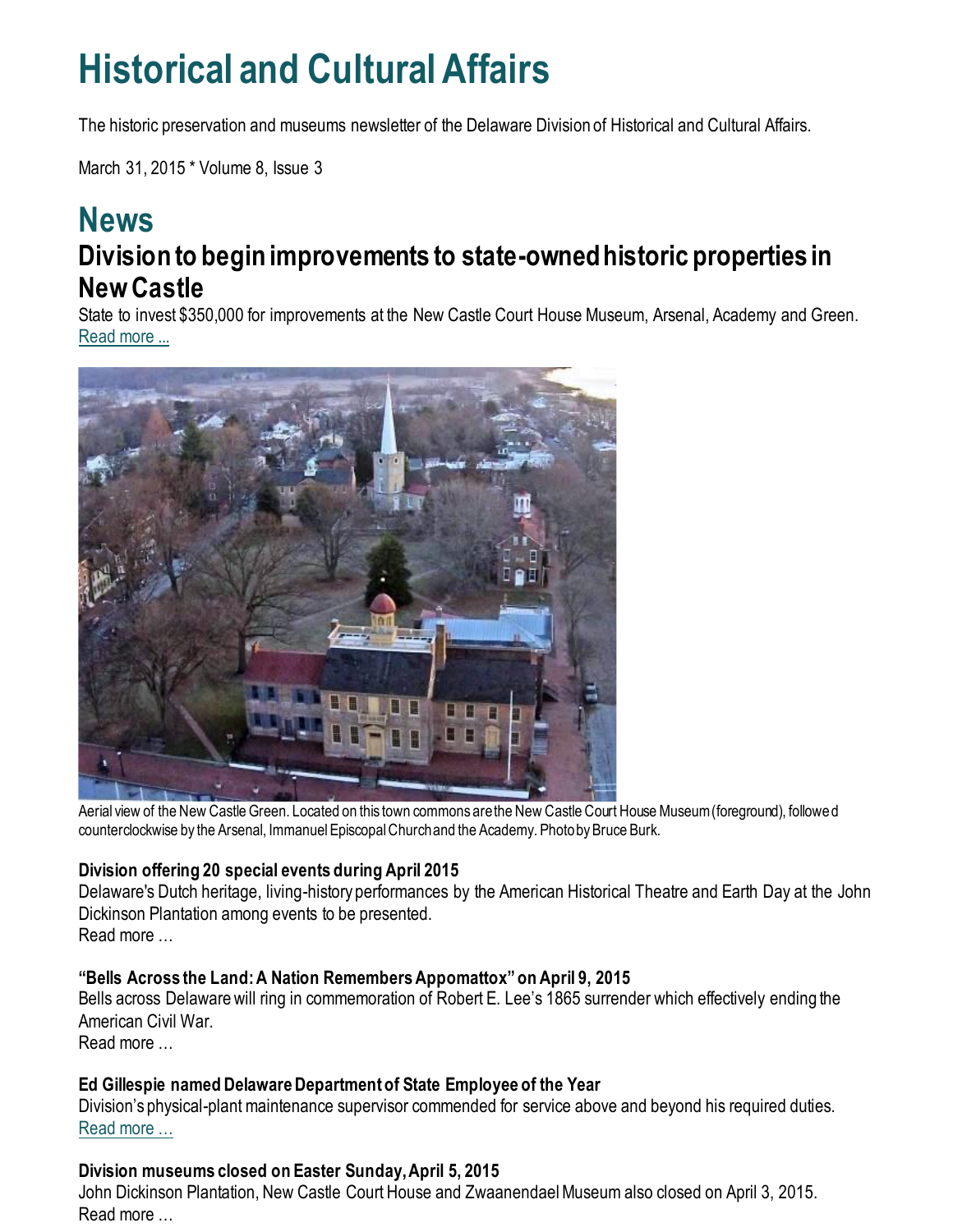#### **Schedule released for 2015 tours of His Majesty's Sloop of War DeBraak**

British warship was capsized and lost off the Delaware coast on May 25, 1798. Read more

[Go here for more news items …](http://history.blogs.delaware.gov/)

## **Help Save Delaware History**

#### **Preservation by Topic**

National Park Service index provides information on historic preservation, cultural landscapes and the rehabilitation of historic buildings. [Read more …](https://www.nps.gov/tps/how-to-preserve/by-topic.htm)

**Delaware State Review Board for Historic Preservation to meet on April 8, 2015**

Board will review four new nominations to the National Register of Historic Places. Read more …

**Learning from the Reservation: Using the Traditional Cultural Place Perspective for Better Decision Making in a Diverse Cultural Landscape**

April 23–25, 2015 conference at Delaware State University in Dover. Read more …

#### **Volunteers sought for Archaeology and History Festival at Iron Hill Museum in Newark**

Archaeology Month event to take place on Sunday, May 3, 2015. Read more …

**Call for papers: "The Early Colonial Delaware Valley—An Archaeological and Historical Symposium"** Deadline for submission of abstracts: April 24, 2015. Read more ...

#### **"Preserving Our Past for a Better Future: Delaware's Historic Preservation Plan, 2013–2017"**

Document provides a roadmap for focusing on the broad goals and needs of Delaware's preservation community. [Read more …](https://history.delaware.gov/wp-content/uploads/sites/179/2019/02/Preservation-Plan-2013-2017.pdf)

## **Media Roundup**

The following Delaware history-related articles have recently appeared in the media:

#### [Delmarva Collection](http://www1.udel.edu/udaily/2015/mar/delmarva-collection-032415.html)

UDaily, University of Delaware, Newark, Del.—March 24, 2015 Former Division of Historical and Cultural Affairs director Ronald M. Finch donates collection to the University of Delaware's Morris Library.

#### [Vanishing barns: Sussex losing part of farming heritage](https://www.delawareonline.com/story/news/local/2015/03/21/vanishing-barns-sussex-losing-part-farming-heritage/25145199/)

News Journal, Wilmington, Del.—March 21, 2015 All-purpose barns being replaced by buildings that meet more specialized farming needs.

[Old-school spring cleaning rooted in history](https://www.delawareonline.com/story/life/2015/03/19/old-school-spring-cleaning-rooted-history/25010127/)

News Journal, Wilmington, Del.—March 19, 2015 Article includes a photo of historical interpreters cleaning at the John Dickinson Plantation.

#### [Dred Scott judge rules in Delaware](http://www.delawareonline.com/story/opinion/columnists/harry-themal/2015/03/14/dred-scottjudge-rulesin-delaware/70293334/)

News Journal, Wilmington, Del.—March 16, 2015 Article notes the trial of Thomas Garrett and John Hunn at the New Castle Court House.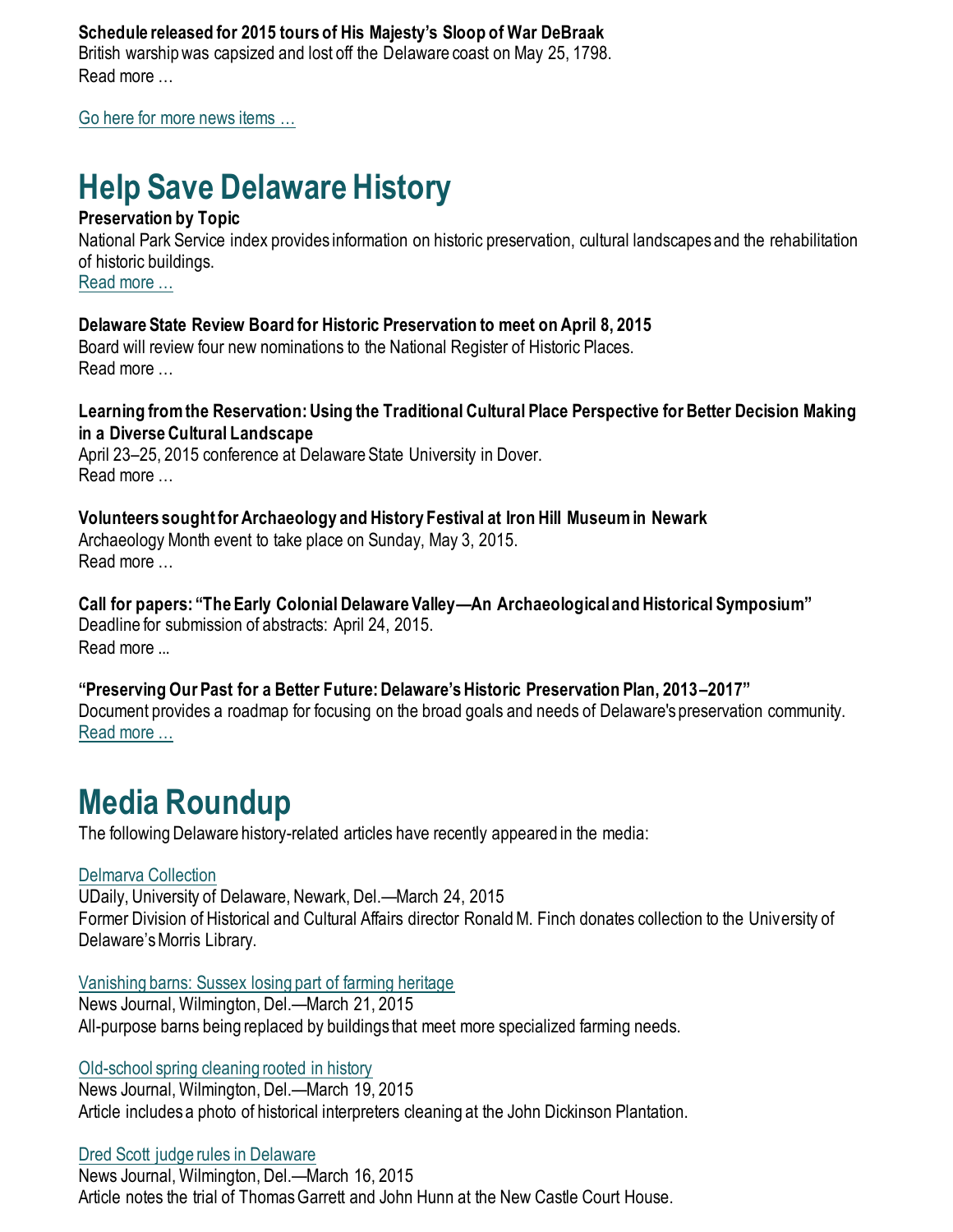Civil War Profiles: John Dickinson confronts the slavery issue Coastal Point, Ocean View, Del.—March 12, 2015 Division's John Dickinson Plantation noted in the article.

## **Events**

**Wednesday, April 1** Hale-Byrnes open house – Hale-Byrnes House

**Thursday, April 2** Play That Old-Time Country Music – The Old State House

**Saturday, April 4** 1904 Fire at the Camden Plant – Johnson Victrola Museum How Do I Preserve My Documents, Photographs, and Digital Memories? – Delaware Public Archives Delaware Poetry: JoAnn Balingit, Poet Laureate of Delaware – The Old State House

**Wednesday, April 8** Delaware State Review Board for Historic Preservation business meeting – The Old State House

**Thursday, April 9** Bells Across the Land: A Nation Remembers Appomattox – Statewide Sharing Delaware History: The Exploits of Allen McLane – The Old State House

**Thursday–Saturday, April 9–11** Lewes Tulip Celebration – Downtown Lewes

**Friday and Saturday, April 10–11** Wildcat Prowl in Lewes – Downtown Lewes

#### **Saturday, April 11**

Demonstrations by the Thistledown Fiber Arts Guild – John Dickinson Plantation Your Civil War Ancestor: Beginning Your Research – Delaware Public Archives Battle of the Brandywine – Hale-Byrnes House

**Thursday, April 16** The Doctor Is In – The Old State House

**Friday, April 17** Over There': How Victor's Musical Industry Influenced the Nation During World War I – Dover Public Library

#### **Saturday, April 18**

Cooch-Dayett Mills open house – Cooch-Dayett Mills Dutch-American Friendship Day – Zwaanendael Museum 2015 Colonists Day 2015 – Wilmington Delaware Poetry: The Spoken Word – The Old State House Running of the Mill – Abbott's Mill Nature Center The Story of Dinah – Dover Public Library

#### **Wednesday, April 22**

Earth Day at the John Dickinson Plantation – John Dickinson Plantation

**Thursday, April 23** Women's Words: Delaware's Civil War Diarists – The Old State House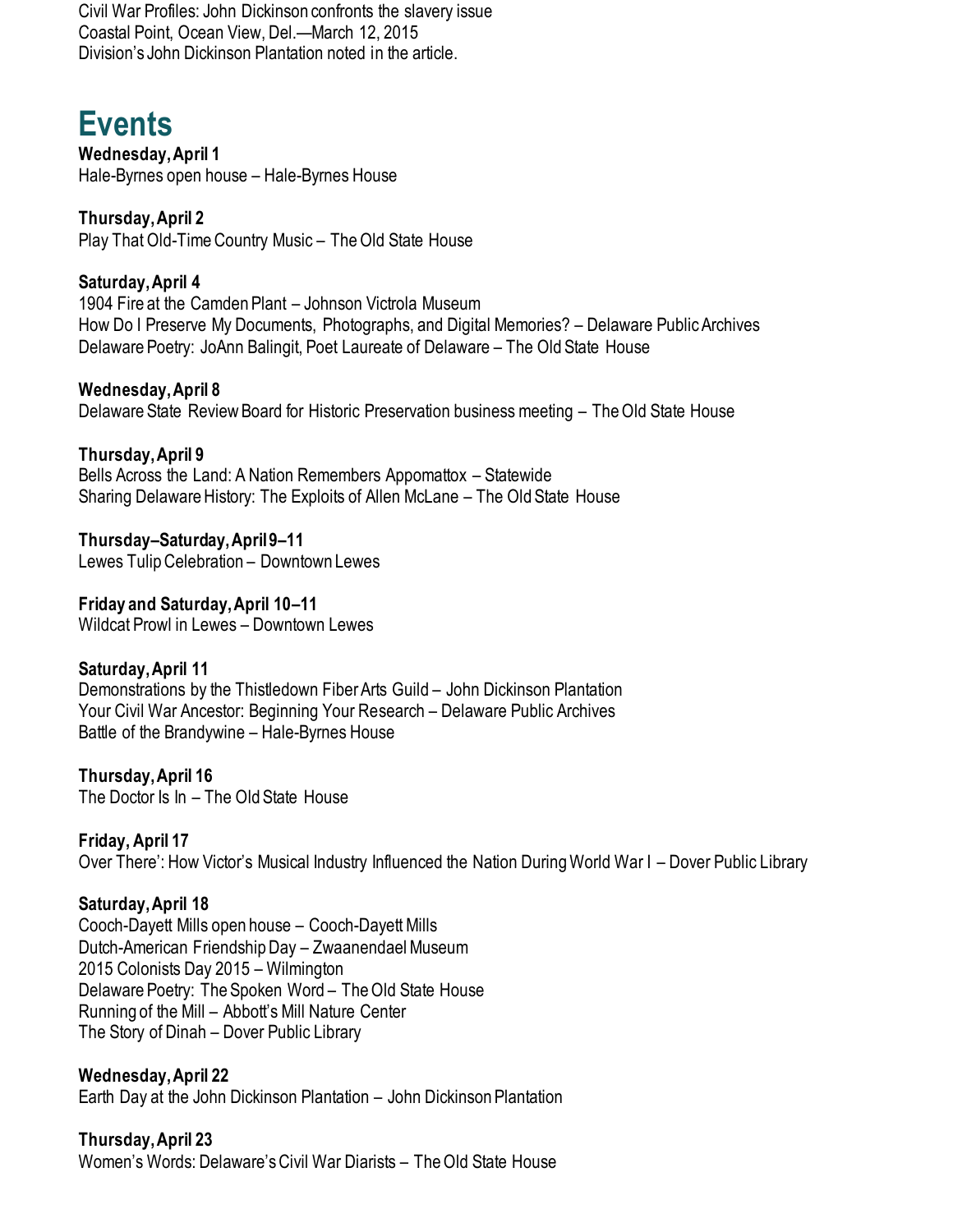**Saturday, April 25** King's Day – Zwaanendael Museum

**Sunday, April 26** Abraham Lincoln – The Old State House

**Wednesday, April 29** Freemasons in the Civil War – New Castle Court House Museum Governor Ross of Delaware: Southern Sympathizer – The Old State House

**Thursday, April 30** Louisa May Alcott – The Old State House

## **Exhibits and Displays**

**Opening April 21, 2015** Delaware Mourns Lincoln: A Demonstration of Love and Sorrow – The Old State House

**Thru April 14, 2015** Simple Pleasures: Play and Dance – Zwaanendael Museum

**Thru April 19, 2015** Simple Pleasures: Play and Dance – The Old State House

#### **Ongoing**

[Delaware and the War of 1812](https://history.delaware.gov/2014/09/10/zwaanendael-museum-features-exhibit-delaware-and-the-war-of-1812/) – Zwaanendael Museum

[Emeline Hawkins: Her Journey from Slavery to Freedom on the Underground Railroad](http://history.blogs.delaware.gov/2014/09/16/emeline-hawkins-her-journey-from-slavery-to-freedom-on-the-underground-railroad-at-the-new-castle-court-house-museum/) – New Castle Court House Museum

Items From the Permanent Collections – Laurel Heritage Museum

[Middletown Goes To War](http://history.blogs.delaware.gov/2014/07/01/middletown-goes-to-war-exhibit-at-the-middletown-historical-society/) – Middletown Historical Society

[Sculpture by Charles Parks](https://history.delaware.gov/2018/11/27/display-of-sculpture-by-charles-parks-at-the-new-castle-court-house-museum/) – New Castle Court House Museum

[A Seaborne Citizenry: The DeBraak and Its Atlantic World](http://history.blogs.delaware.gov/2014/09/10/a-seaborne-citizenry-the-debraak-and-its-atlantic-world-exhibit-at-the-zwaanendael-museum-2/) – Zwaanendael Museum

[Simple Machines](http://history.blogs.delaware.gov/2014/09/11/simple-machines-exhibit-at-the-john-dickinson-plantation/) – John Dickinson Plantation

World War II Through the Lens of William D. Willis – Legislative Hall

# **SHICA DELAWARE HISTORICAL SEEARS**

## **Historical and Cultural Affairs**

The historic-preservation and museums newsletter of the Delaware Division of Historical and Cultural Affairs.

Historical and Cultural Affairs is designed to stimulate public interest in the division's museums, programs and services, and to increase awareness of the value that history and historic preservation bring to the lives of Delaware's citizens and visitors. The newsletter is distributed during the last week of each month, via e-mail, to division staff members, Delaware's historical- and preservation-related communities and friends. Please submit relevant articles, news items and suggestions to Jim Yurasek, newsletter editor, at [jim.yurasek@delaware.gov.](mailto:jim.yurasek@delaware.gov)